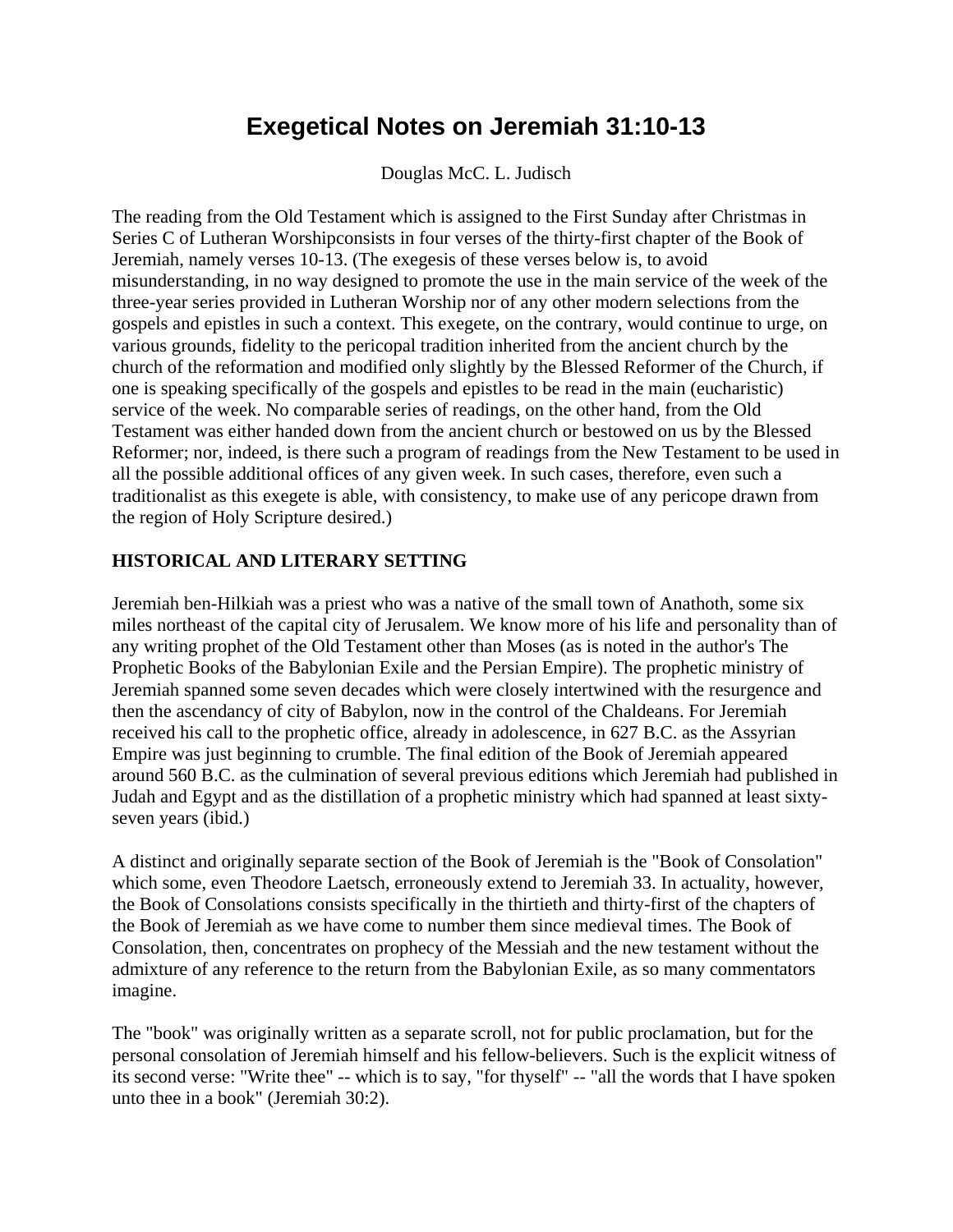The Book of Consolation, then, came into being between the second and third editions of the Book of Jeremiah, which is to say between 604 and 586 B.C. For Jeremiah composed his second edition following the destruction, in December of 604, of his first edition by King Jehoiakim as it was being read aloud to him by Baruch, the prophet's secretary (36: 9-32). The third edition, on the other hand, of the Book of Jeremiah emerged in 586 B.C. following the destruction of Jerusalem by the army of Nebuchadnezzar, the King of Babylon (1:3). During these same eighteen years or so intervening between his second and third editions, Jeremiah not only uttered and reiterated many prophecies orally, but also reduced to writing at least two instances of revelation in addition to the Book of Consolation. Thus, the Letter to the Jews in Babylonia now found in the twenty-ninth of his chapters (verses 4-23) was presumably dispatched already in 597 B.C., within the same year as the deportation of King Jehoiachin and many others of high standing in March of 597 (29:2). Several years subsequently, in 593 B.C., a copy of the so-called Book of Babylon, which comprises the chapters now enumerated as 50 and 51 of the Book of Jeremiah, was likewise transmitted to the capital of the empire (considering the reference to the fourth year of Zedekiah in 51: 59-61a).

The chapters of Jeremiah, aside from the epistolary 29, which precede the Book of Consolation speak of events as late as 593 B.C., including (1.) the gathering in Jerusalem of envoys of powers promoting opposition to the Babylonian Empire and (2.) the death of the false prophet Hananiah in October of the aforesaid year (Jeremiah 28: 1-17). The chapters, on the other hand, which follow the "book" speak of the rebellion of King Zedekiah in 589 followed by the beginning of the Babylonian siege of Jerusalem on 15 January of 588 B.C. (Jeremiah 34:7). Apparently, therefore, the scroll first bearing the words now comprising chapters 30-31 of Jeremiah was penned around the year 590 B.C., well into the reign of the weakling Zedekiah as the last of the kings of Judah. The imminence, therefore, of the destruction of Jerusalem and the deportation of the people of Judah to Babylonia was very plain to Jeremiah when he received the consoling promises contained within these chapters.

The Book of Consolation falls into two main divisions following the three introductory verses. These two units may be distinguished as the "Sleeping Revelation" and the "Waking Revelation" respectively on the basis of the verse bisecting them: "Upon this I awaked and beheld, and my sleep was sweet unto me" (Jeremiah 31: 26).

The portion containing the verses currently under study consists in an introductory verse and six subsequent sections which are clearly distinguished one from another by the recurring clause ko amar YHWH ("thus has the LORD said"). The following outline of the Book of Consolation thus emerges with special emphasis on chapters 30:4-31:25 of the Book of Jeremiah:

- 1. The Introduction (30: 1-3)
- 2. The Sleeping Revelation (30:4-31:25)
	- 1. The Introduction (30:4)
	- 2. The Six Oracles (30:5-31:25)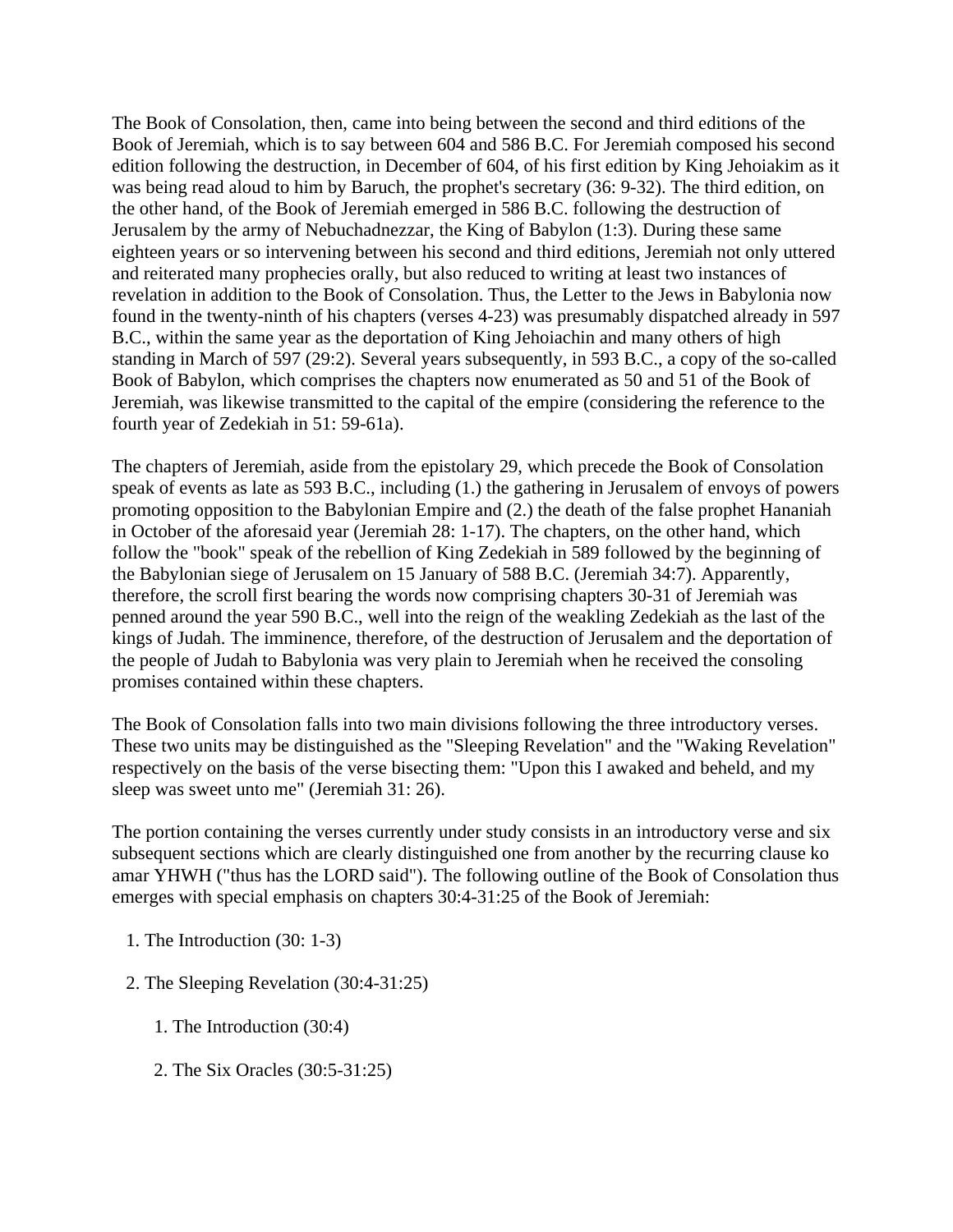- 1. The First Oracle (30: 5-11)
- 2. The Second Oracle (30: 12-17)
- 3. The Third Oracle (30:18-31:1)
- 4. The Fourth Oracle (31: 2-6)
- 5. The Fifth Oracle (31: 7-14)
	- 1. The Oneness of the Catholic Church (verses 7-9)
	- 2. The Holiness of the Catholic Church (verses 10- 14)
- 6. The Sixth Oracle (31:15)
- 7. The Seventh Oracle (31: 16-22)
- 8. The Eighth Oracle (31: 23-25)
- 3. The Waking Revelation (31: 26-40)

 The connection is, to be sure, so close between the sixth and seventh of the oracles distinguished above (on the formal grounds previously stated) that the seventh can be understood correctly only in conjunction with the verse preceding it.

 This connection, nevertheless, being stipulated, each of the eight oracles are so related to the general thesis of the Book of Consolation as to provide thereto some specific elaboration and, indeed, in the case of those oracles beginning with ki, an elaboration which is explanatory in some way. The main thesis itself is a promise by the Messiah, in figurative terms, to accomplish the salvation of a ecclesia catholica of Gentiles as well as Jews: "I will reverse the imprisonment of My people Israel and Judah, the LORD hath said, and I will cause them to return to the land that I gave to their fathers, and they shall inherit it" (Jeremiah 30:4, following the Authorized Version except in rendering the introductory formula and the forms of 'mr and yrsh).

 The ki, then, which introduces the Fifth Oracle of the Book of Consolation harks back to the general thesis of the opusculum by of explanation. For the oracle following the conjunction (31: 7-14) now explains more specifically the release from prison and the return and inheritance of "Israel and Judah" which are promised in the initial proposition of the theme (Jeremiah 30:3). The Fifth Oracle itself falls into halves which are dramatically bisected by the summons beginning verse 10: shim'u dbar-YHWH("Hear ye the word of the LORD"). The four verses, then, which are the object of study here comprise the majority of the subsection so introduced (four of the total five verses).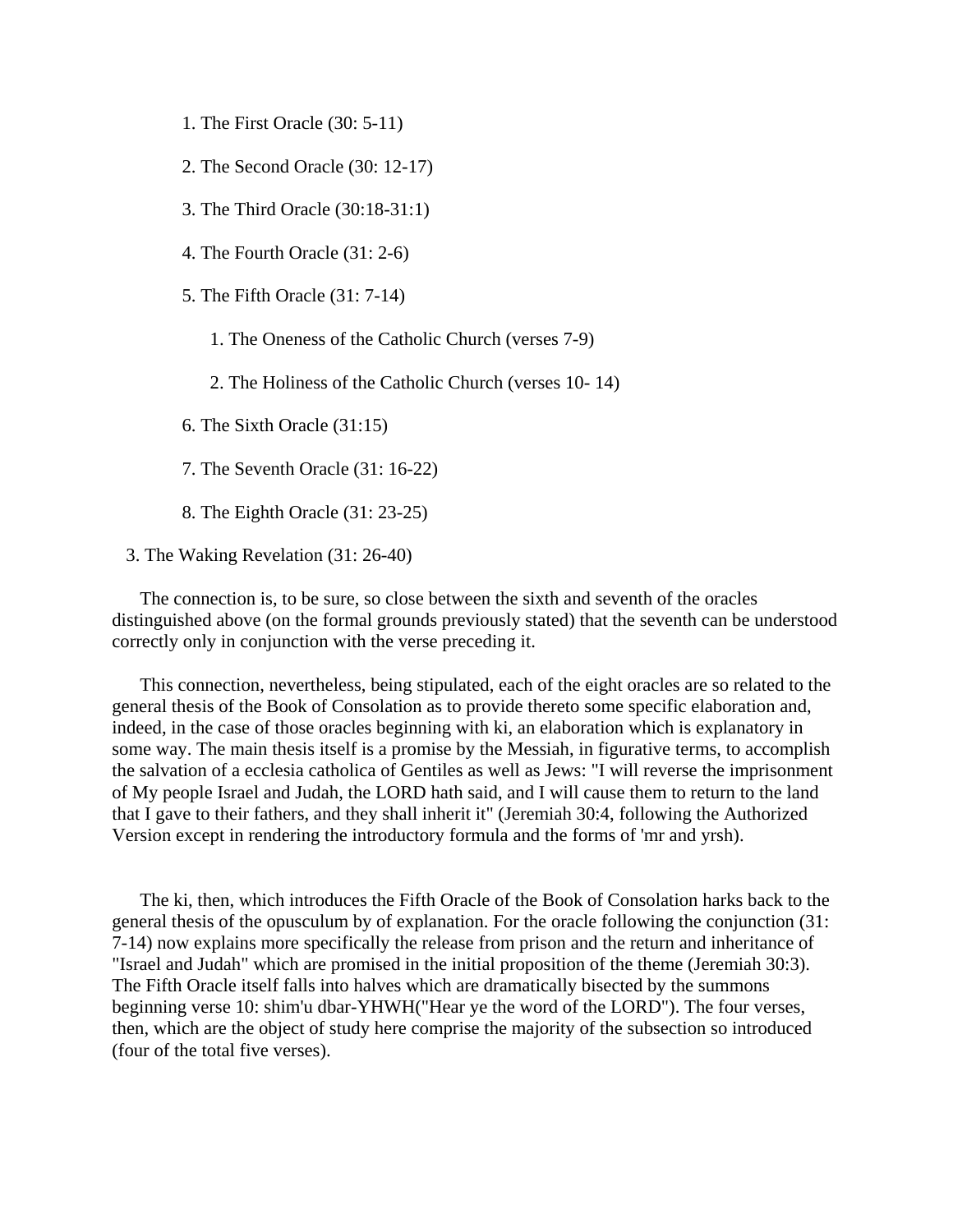The first half of Oracle 5, consisting in verses 7-9, expounds more the nature of the return and inheritance promised in the thesis, while the second half (verses 10-14), with which we are concerned here and now, elaborates more the release from prison which is there intended. There is an overlapping explication in both halves of the oracle of the nature of the "Israel and Judah" predicted in the thesis, which is to say the church catholic composed of both Jews and Gentiles. In the terms, therefore, of the Nicene Creed, the two halves of the oracle may be described as they are in the outline of the Book of Consolation provided above, as concentrating (although by no means exclusively) on the catholica ecclesia as una in verses 7-9 and then on its nature as sancta in the verses before us now.

## **A LITERAL TRANSLATION AND COMMENTS**

 10. Hear ye the word of the LORD, O nations, And so make ye known in the coastlands off a distance, And so say ye: He who scatters Israel will gather him as one shepherding his flock.

 The "LORD" represents, by the use of four capital letters, the Divine Name in the Hebrew, YHWH, which is applied exclusively to the One True God. As His personal name, the tetragrammeton emphasizes the personal intervention of the Holy Trinity in human history. By virtue, simultaneously, of its meaning (as explained in Exodus 6), the Divine Name reminds us of the unique self-existence of the One True God and its immediate corollary of everlasting omnipotence. The LORD, specifically, who has spoken the verses quoted here by the Prophet Jeremiah is, presumably, the Second Person of the Triune God, who was promised to become the Messiah by the assumption of a human nature. For He is not only the usual spokesman of Holy Trinity to those outside the Godhead, but is also the one elsewhere described (and, indeed, commissioned by God the Father) as the Shepherd of the flock of God.

 In the first verse of the oracle before us the Messiah has assumed the title of the Head of the Nations, so as to indicate precisely the addition, so central to the verses now before us, of Gentiles to the original Jews in the church of the new testament. Specific reference, indeed, to the Messiah appears already in the First Oracle of the Book of Consolation, where He is called the King of His people and, by eponymous usage, "David"  $\sim \infty$  in this case, specifically, giving a progenitor's name to the chief scion of his line  $\sim \times$  in Jeremiah 30:9. He has likewise already received the title of the "Ruler" of Israel in the Third Oracle of the book (Jeremiah 3O:21) as He had years before in the prophecy of Micah 5 (1 MT; 2 EV).

 The phrase "and so" before "make ye known" in the translation above indicates the waw which conjoins the hiphil imperative plural of ngd to the preceding qal imperative plural of shm<sup> $\Delta$ </sup> ("hear ye"). (In the second imperative of the verse, as is usual in the hiphil of pe-nun verbs, the initial nun of the root has been assimilated to the medial letter, in this case gimel; the hiphil and its passive in the hophal are the only binyanim of ngd to be found in the Hebrew Bible [BDB, 616b- 617a].) The same phrase before "say ye" reflects, likewise, the waw which connects haggiydhu ("make ye known"), in turn, with the qal imperative plural of 'mr. In both cases, then, "and so" is intended to indicate the idiomatic use of the standard conjunction connecting two imperatives to indicate a logical consequence which is desired by the speaker.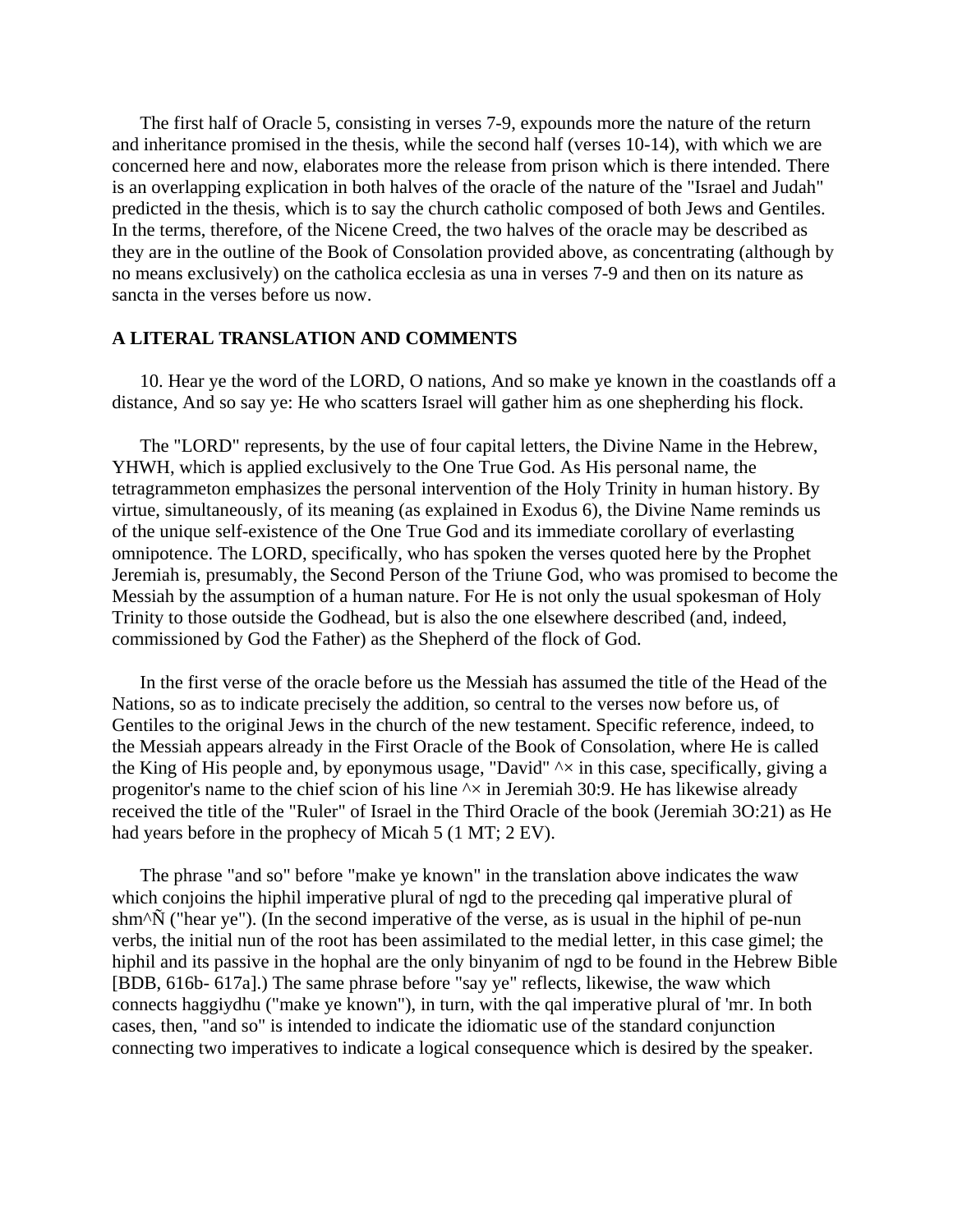The idea, then, in the first half of verse 10 here is that the Messiah desires people of all nations to make His word known to the ends of the earth and assures them that its proclamation by them will necessarily follow from hearing His word themselves. If people are themselves regenerated and strengthened by the gospel of the saving work of the Messiah, they will also share the gospel of messianic salvation with all others possible.

 The 'iyyim are, originally at least, coasts as seen from a "mariner's standpoint" on his ship still at sea [BDB, 15b-16a]. To take the gospel to the 'iyyim is to go beyond the shores of Israel on the Mediterranean Sea and, indeed, beyond all the coasts of the continental land-mass (Eurasia and Africa) at the center of which lies the homeland of the Messiah. Here, in other words, the 'iyyim include not only the inhabitants of innumerable "islands" (as the word is frequently translated imprecisely [BDB, 16a]), but also the denizens of the remaining continents of the world separated by the seas from His homeland.

 The verb zrh occurs nine times in the qal, four times with its basic meaning of "scatter" and five times with the significance of "winnow" derived therefrom [BDB, 279b, in 279b- 280a]. The passive of the basic sense occurs twice in the niphal [BDB, 279b]. The piel, however, is the most common binyan of the verb, serving in all but one case as the intensive of the qal (the one exception being its use as "winnow" in Psalm 139:2) [BDB, 280a]. The two instances of the pual provide the passive of this significance [BDB, 280a]. The piel is applied especially to the dispersal of peoples [BDB, 280a].

 The dispersion of which zrh is employed to speak here is the separation of men from God which necessarily results from the incompatibility of the sinfulness of men and the holiness of God. The gathering of Israel, conversely, described by the piel imperfect of qbtz, is the congregation of people of all nations into the church of the new testament through the proclamation of the gospel and the creation of faith in the hearts of its hearers. Both the scattering of men from the presence of God and the gathering of men back to Him are the work of God Himself, the one flowing from His uncompromising holiness and the second from His unfathomable mercy.

 The Messiah promises to gather people from all the "nations" in all regions of the world into His one "flock" which the una catholica ecclesia ("one catholic church"). His gathering is achieved, of course, through the proclamation of His gospel and the creation thereby of faith in Him. He uses the same gospel, with the sacraments in which He attaches thereto some visible means, to "keep" His flock safe from all its would-be predators.

 11. For the LORD has ransomed Jacob, And He has redeemed him from a hand of one stronger than he.

 The one stronger than we from whose power the Lord has redeemed us is the archdemon Satan, as our Lord Himself asserts in Luke 11 (verses 21-22) and His apostle reiterates in Hebrew 2 (verses 14-15). The devil is much stronger than we, not so much by virtue of his supernatural powers, as by reason of the fall of man into sin. For we thereby made ourselves his slaves instead of the servants of God.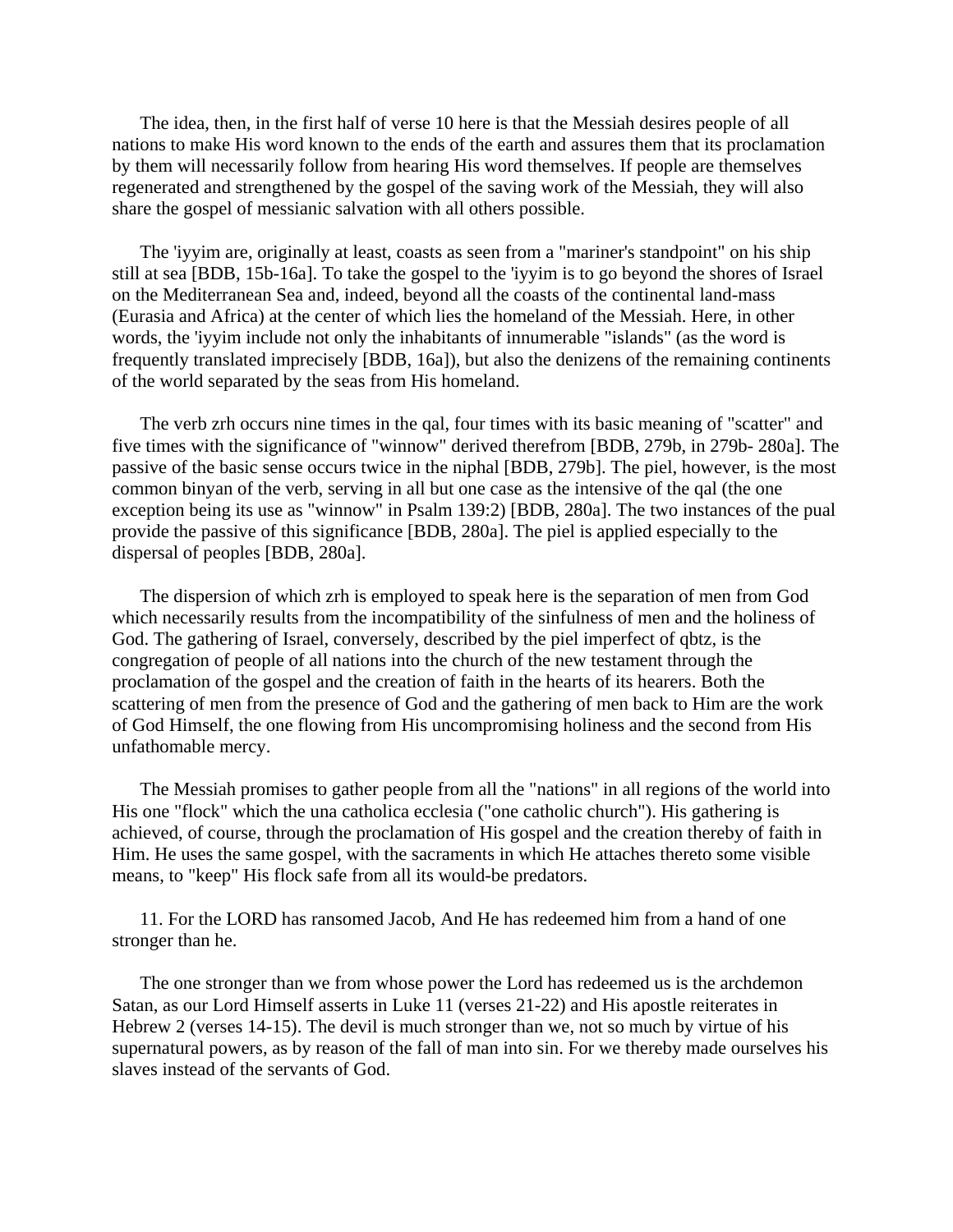Both of the verbs in this verse have something to do with redemption, which is to say buying something or someone back. The distinctive nuance, on the one hand, of "ransom" adheres to the initial verb, pdh [BDB, 804]. The redemption, on the other hand, of which g'l speaks is, although varied in form, distinctively the action of a kinsman [BDB, 145a-b]. The theme of this verse is stated more eloquently nowhere outside the canon than in the explanation of the Second Article of the Creed by the Blessed Reformer of the Church: "I believe that Jesus Christ, true God, begotten of the Father from eternity, and also true man, born of the Virgin Mary, is my Lord, who has redeemed me, a lost and condemned creature, purchased and won me from all sins, from death, and from the power of the devil, not with gold or silver, but with His holy, precious blood and with His innocent suffering and death" (Small Catechism of Dr. Martin Luther, II: 2).

 Contextual consistency requires us to understand the same terms in the same way, if at all possible, through the whole course of a given message from God unless a transition in significance be clearly indicated. Here, therefore, in verse 11, the name "Jacob" refers, as such, to the Jews, who are called "Jacob" in accord with the same eponymous usage by which "Israel" refers so commonly to the physical descendants of Jacob-Israel in historical references of the Old Testament. For such is clearly the scope of the term in the first verse of the oracle before us, which urges firstly the proclamation of the messianic gospel to the Jews and then its proclamation, through the Jews, to the Gentiles.

 Here, as often in the prophecies of the messianic church, the term "Jacob" serves usefully to denominate specifically the Jewish believers within the total sphere of the New Israel, which includes, as well, the believing Gentiles who have now been joined to the original Jewish believers in the Messiah. The redemption, however, of which this verse speaks applies equally to the Gentiles as to the Jews, even as the joy predicated of Gentile believers in the ensuing verse appertains equally to the Jews in the church. By giving, poetically, the Jews a reason to rejoice and attributing the resulting joy to the Gentiles, Jeremiah is, then, effectively ascribing all the blessings of God to all the members of the church in common, regardless of ethnic origin. 1

2. And they shall come And they shall cry forth with ringing joy on the height of Zion  $\sim \times$  As they shall stream unto the goodness of the LORD  $\wedge \times$  Over grain and over new wine and over fresh oil and over sons of flock and herd; And their soul shall be like a watered garden, Nor will they languish any more again.

 Natives of all the nations of the world come to the Messiah through faith in His saving work and rejoice therein in the midst of His new people, who are often called "Zion" by virtue both of the foundation of the church of the new testament in Jerusalem and of His special presence therein like unto (although far surpassing) His special presence on Mount Zion in the church of the Old Testament. The "goodness" of the Lord to which the believers stream is above all, necessarily, the self-sacrifice of the Messiah which provides a ransom adequate to redeem all mankind from the wrath of God and the demands of the devil. Agricultural and pastoral metaphors are used here, as so frequently in the prophecies of the messianic era, to symbolize the spiritual bounty of the church of the new testament. The figurative nature of this language is made placed beyond any shadow of doubt in this verse by, firstly, depicting believers as people streaming to the Lord and then, secondly, by likening the souls of such believers to well-watered gardens. To say that such people will "languish" no more assume the continual presence of the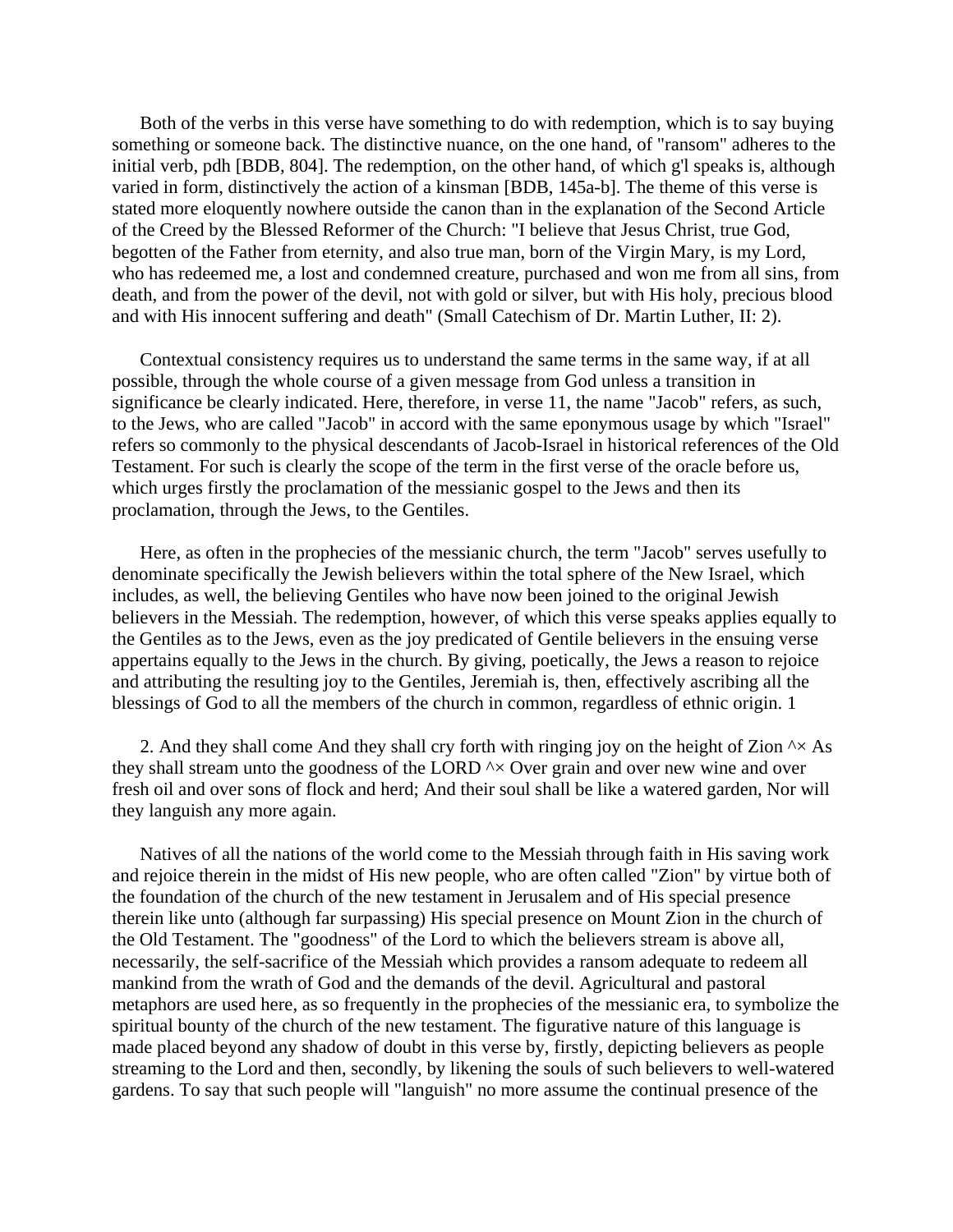Lord in the midst of His people always empowering them, through His means of grace, to accomplish all which He would have them do, including the evangelization of the world.

 All four verbs in this verse are plural in form, as is also the pronominal suffix on nephesh ("their soul"). The most natural identification of the subjects of these verbs and the referents of the related suffix is, in the absence of any contrary evidence, the preceding plural noun. In this case, then, the "coastlands" and "nations" of verse 10 are the subjects and referents of the plurals in verse 12.

 The phrase "they shall cry forth with ringing joy" in the translation above renders the third common plural of the piel perfect of rnn, which has "give a ringing cry" as its primary meaning (BDB, 943a, in 943a-b). With but three exceptions (Lamentations 2:19 and Proverbs 1:20 and 8:3), the connotation of the verb is uniformly indicative of joy [BDB, 943a-b]. Such is, certainly, the connotation of the form in this verse. The usual coloring, for one thing, has already been confirmed in this oracle by the use of the noun simchah as the adverbial accusative of the imperative of rnn in verse 7.

 Here in verse 12, moreover, the binyan of the verb is the piel, rather than more common qal which commences the oracle before us, in verse 7. The intensification of rnn (both formally and conceptually) in the piel appears among the prophets only in Jeremiah (here and in chapter 51) and in Isaiah (in chapters 26, 35, and 52: 8-9). Otherwise this binyan of the verb occurs only in the psalms of the Old Testament. In the Psalter itself examples can be found in Psalms 5, 20, 33, 51, 59, 63, 67, 71, 84, 89, 90, 92, 95, 96, 98 (twice), 132 (twice), 145, and 149; while 1 Chronicles 16:33 stands in parallel to Psalm 96;12. Joy  $\sim \times$  indeed, "exultation"  $\sim \times$  especially in praise of the Lord, is the uniform connotation of the piel of rnn by virtue of the intensification of the root previously mentioned [BDB, 943a-b].

 13. Then will an unmarried woman be glad in dance, and young men and old men together; For I will turn their mourning to joy; Yea, I will comfort them and gladden them out of their sorrow.

 The previous verse contains agricultural and pastoral metaphors of the spiritual bounty in which the church of the new testament would rejoice. Verse 13 now draws imagery from the social life of the Near East to describe the resulting joy itself. The reference is to the kind of dancing which would take place in the celebration of a bountiful harvest in Israel. The dancers were, of course, divided by sex, rather than forming couples. The men and women danced in separate rows or circles or whatever without ever touching any members of the opposite sex. The "joy" of the church of the new testament rests squarely on the gospel which comforts and, indeed, gladdens us with the saving work of the Messiah on behalf of all sinners. His gospel thereby brings us out of the "sorrow" and, indeed, the "mourning" which we rightly feel when the horrible sins which we have committed are exposed and condemned by the law of God and when we realize the terrible punishments which we deserve.

 A bthulah is always an unmarried woman of some kind, regardless of age. Brown-Driver-Briggs becomes excessively specific, however, in defining the word as "one living apart in her father's house as a virgin" unless the phrase "as a virgin" is intended to imply no more than "in